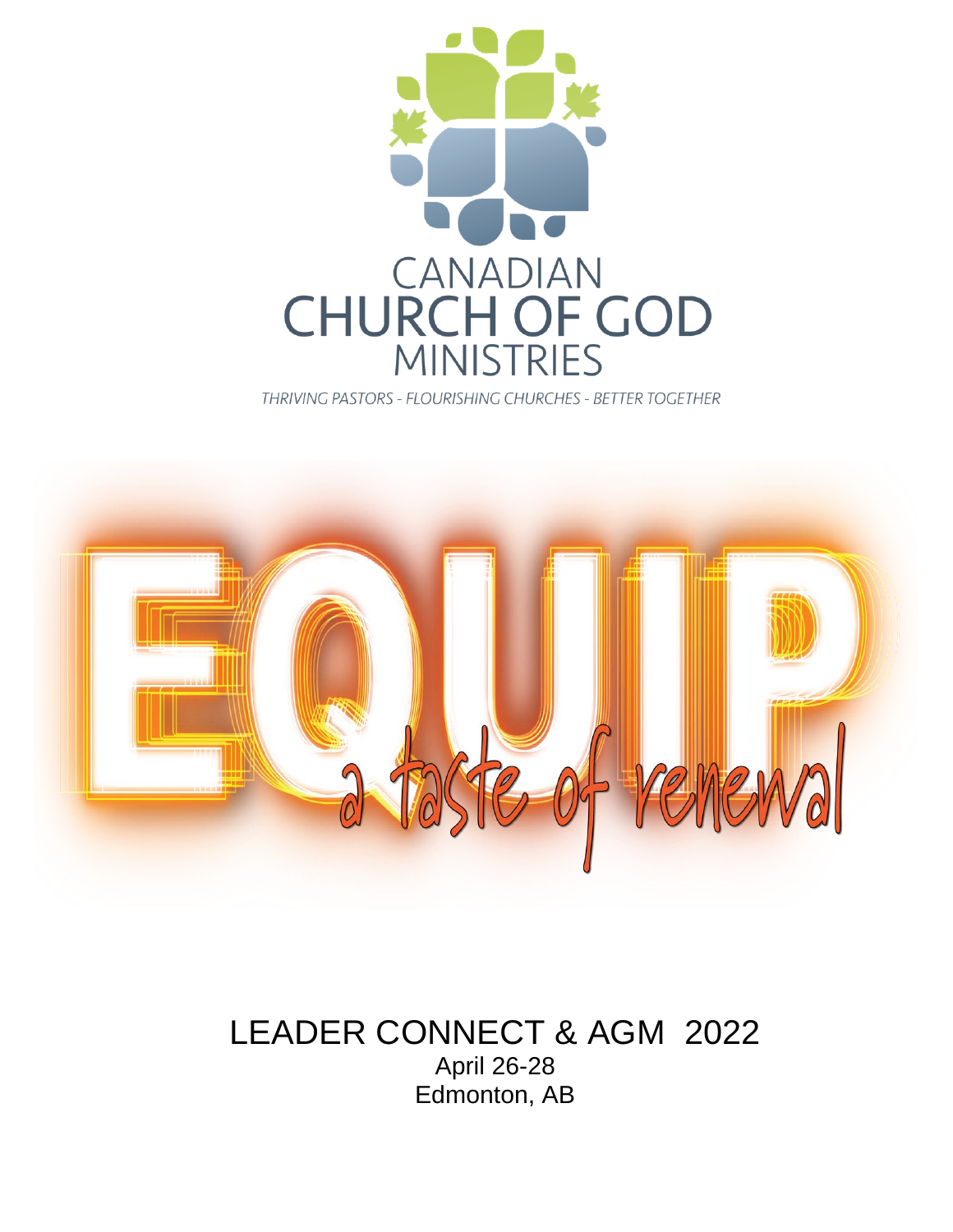## **SCHEDULE**

# **TUESDAY, APRIL 26, 2022**

3:00-5:00 pm – Registration (GPC Lobby)

Supper

7:00-9:00 pm Worship & Program (GPC & Online)

# **WEDNESDAY, APRIL 27, 2022**

9:00-9:30 am – Coffee Time (GPC Lobby) 9:30-11:30 am – Session #1 (GPC & Online)

Lunch

1:30-2:30 pm – Workshop option #1 3:00-4:00 pm – Workshop option #2

Supper

7:00-9:00 pm Program & AGM (GPC & Online) Vision Challenge and AGM

# **THURSDAY, APRIL 28, 2022**

9:00-9:30 am – Coffee Time (GPC Lobby) 9:30 – 11:30 am – Session #2 (GPC & Online) Worship, Redeveloping Highlights and Keynote Speaker

Final Blessing and Farewell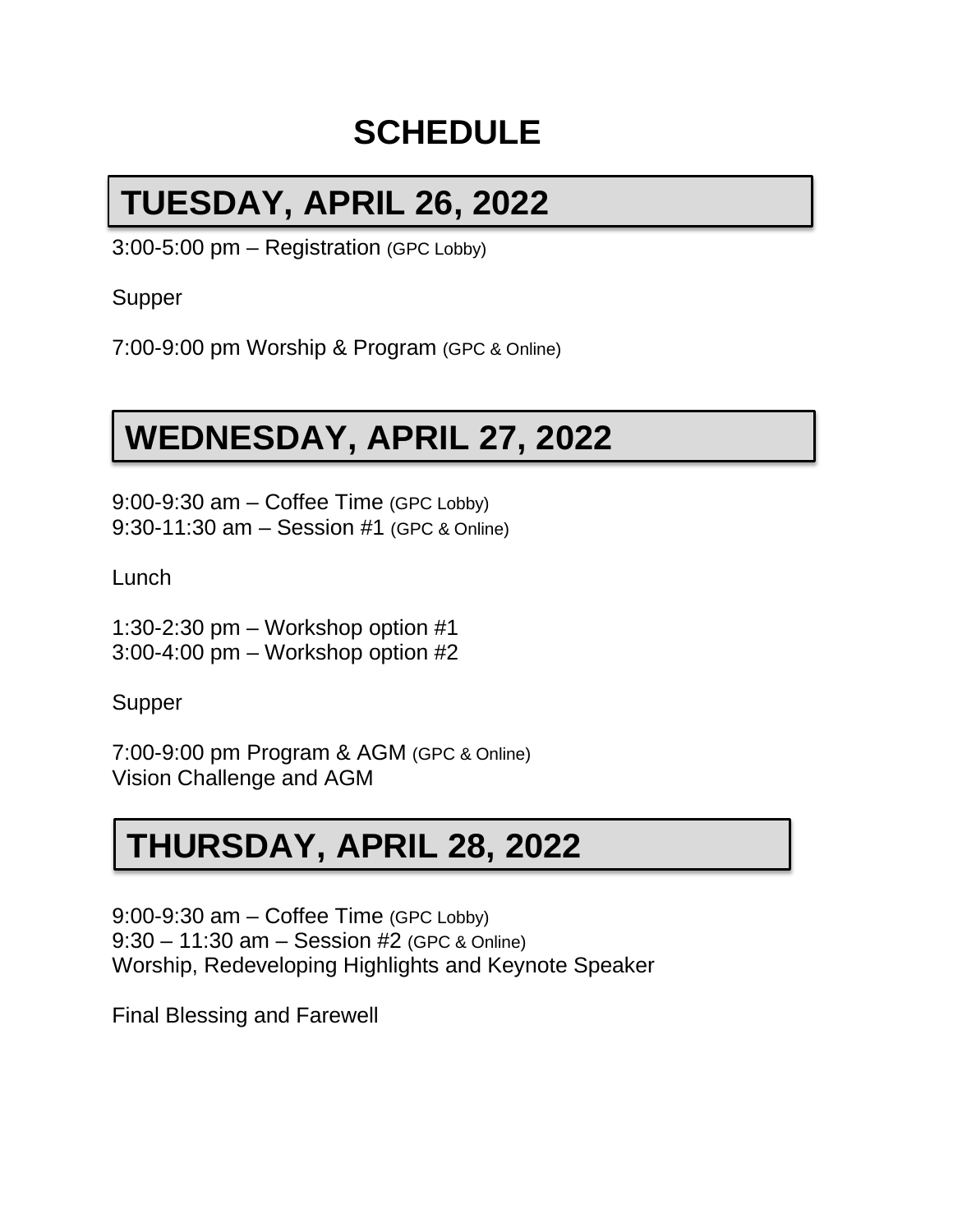# **AGM Delegate Responsibilities**

AGM Delegates should be individuals who are fully aware of the circumstances and issues facing their local church so that the interests of the congregation can be represented at the AGM. Preferably a delegate would be in a leadership position such as the local Board of Trustees, Leadership Team or Deacons. Not only will they have a solid understanding of their church, they will also be in a better position to implement ideas and proposals approved at the AGM.

The following expectations are for all delegates of the CCOGM Annual General Meeting:

- Acquaint yourself with the material prior to the AGM.
- Inform your local congregation of items that will be dealt with at AGM.
- Get your congregation's feedback on those items or any other items. Discuss as needed with your pastor(s) or board chairs.
- Attend AGM and be prepared to participate in discussion and vote on items requiring decision.
- Report back to your congregation what happened at AGM (including budget support).
- During the following year you will receive the minutes of the AGM and regular email updates on events, news, etc.

### **AGM attendance and reimbursement guidelines**

Attendance at the Annual General Maeeting and subsequent Business Meeting is not limited. At the time of registration for the business meeting portion of the AGM, you may only register under one category of delegate.

Expenses incurred for attendance at EQUIP and the Annual General Meeting are the responsibility of the attendee and/or church.

The Board of Directors does not mandate attendance at EQUIP/AGM by members of any committee of CCOGM, as they do not qualify as delegates. Churches are expected to select delegates for this event without consideration of their board or committee work.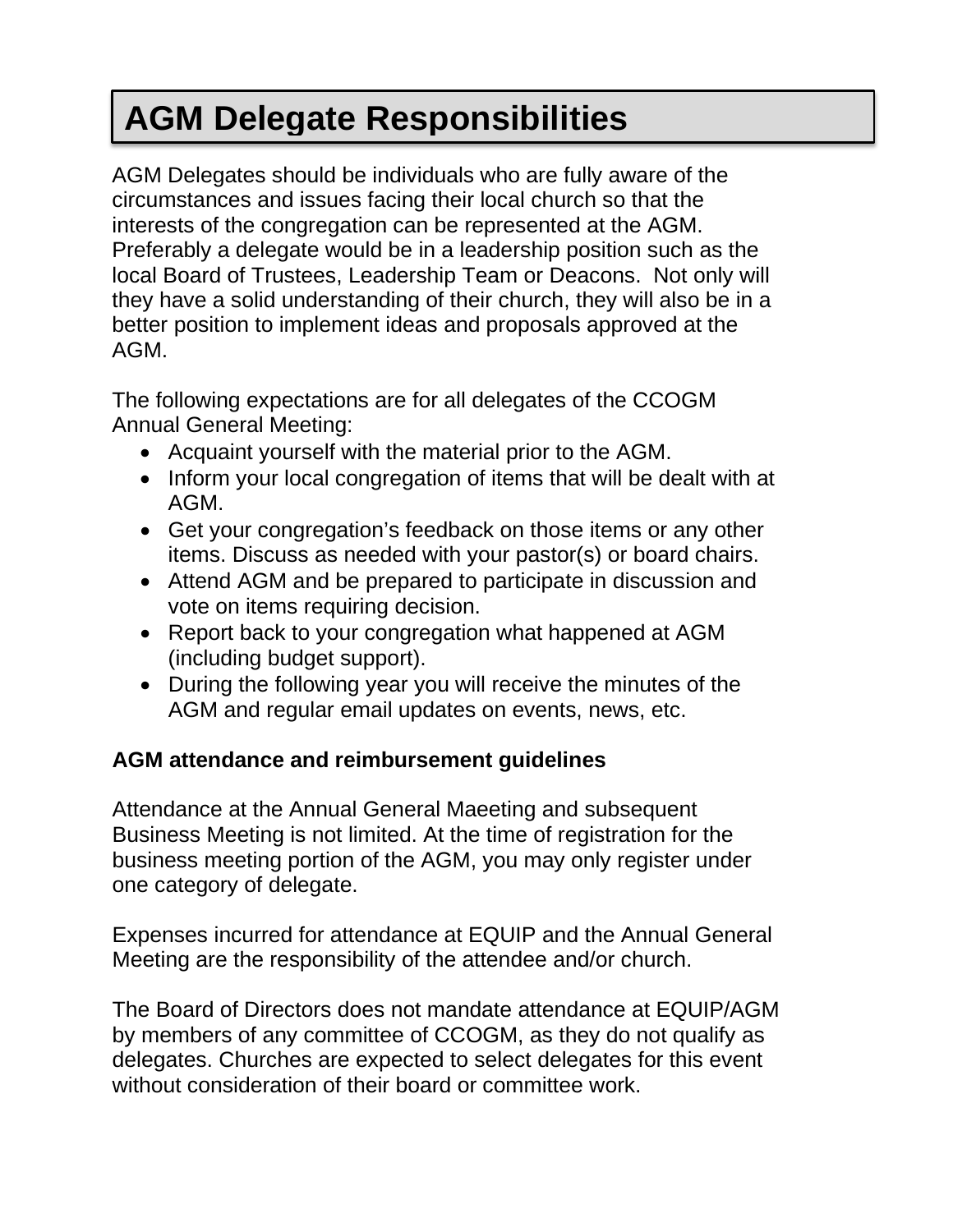## **What you need to know**

### **Registration Link:**

<https://chogca.churchcenter.com/registrations/events/1131982>

### **REGISTRATION**

Early bird \$75.00 – register by March 31 (\$25 discount) Full price \$100.00 – April

### **Deadline to register for EQUIP 2022: April 11, 2022**

- All participants attending EQUIP 2022 must register as a delegate or (non-voting) attendee. This fee applies to both online and inperson attendees.
- Delegate packages will be emailed directly to each registered.

## **What you need to know if attending: In Person**

#### **Host Location:**

Grace Point Church 720 – 62 Street SW, Edmonton, AB

NOTE: All sessions will be at Grace Point Church (GPC).

#### **Host Hotel:**

Best Western Plus South Edmonton Inn & Suites 1204 – 101 St. SW, Edmonton, AB

**Delegates/(non-voting) attendee please note:** The second part of registration will include hotel booking options. If you need a hotel, please ensure you complete this step.

**DEADLINE TO BOOK HOTEL ROOMS THROUGH OUR OFFICE IS March 31st, 2022** - After that date, you are required to secure your accommodations or make any changes to existing bookings directly with the hotel.

*All gatherings for 2022 will be subject to current provincial health and safety guidelines.*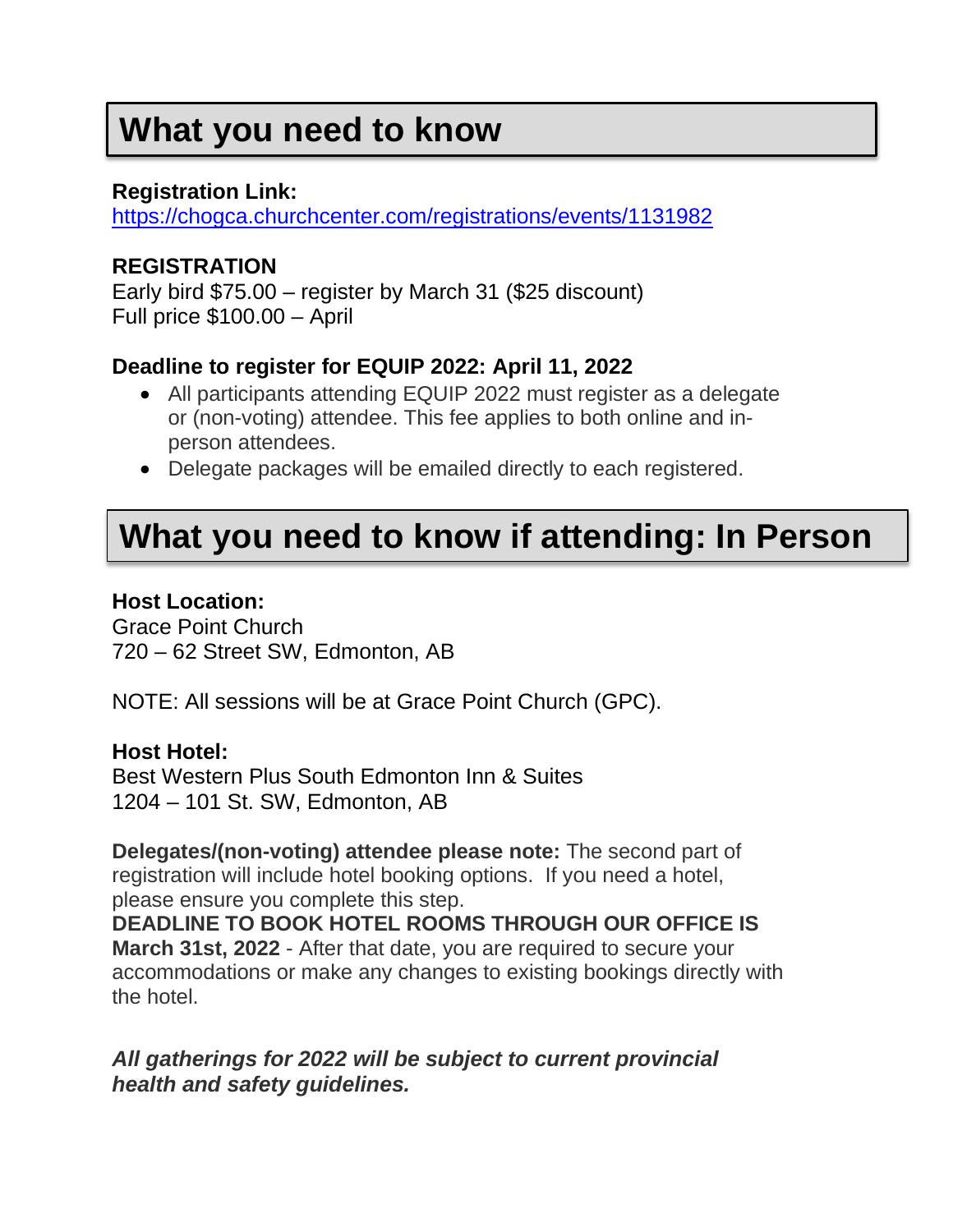Meals will not be available onsite, a list of restaurant options near to Grace Point Church will be provided, we have also constructed the schedule with the necessary time for meals to go and return for the next session.

## **What you need to know if attending: Online**

Technology needs - voting will be done through an individual electronic device which will need to have internet access.

The Report Package will be distributed by email along with the zoom link for all sessions.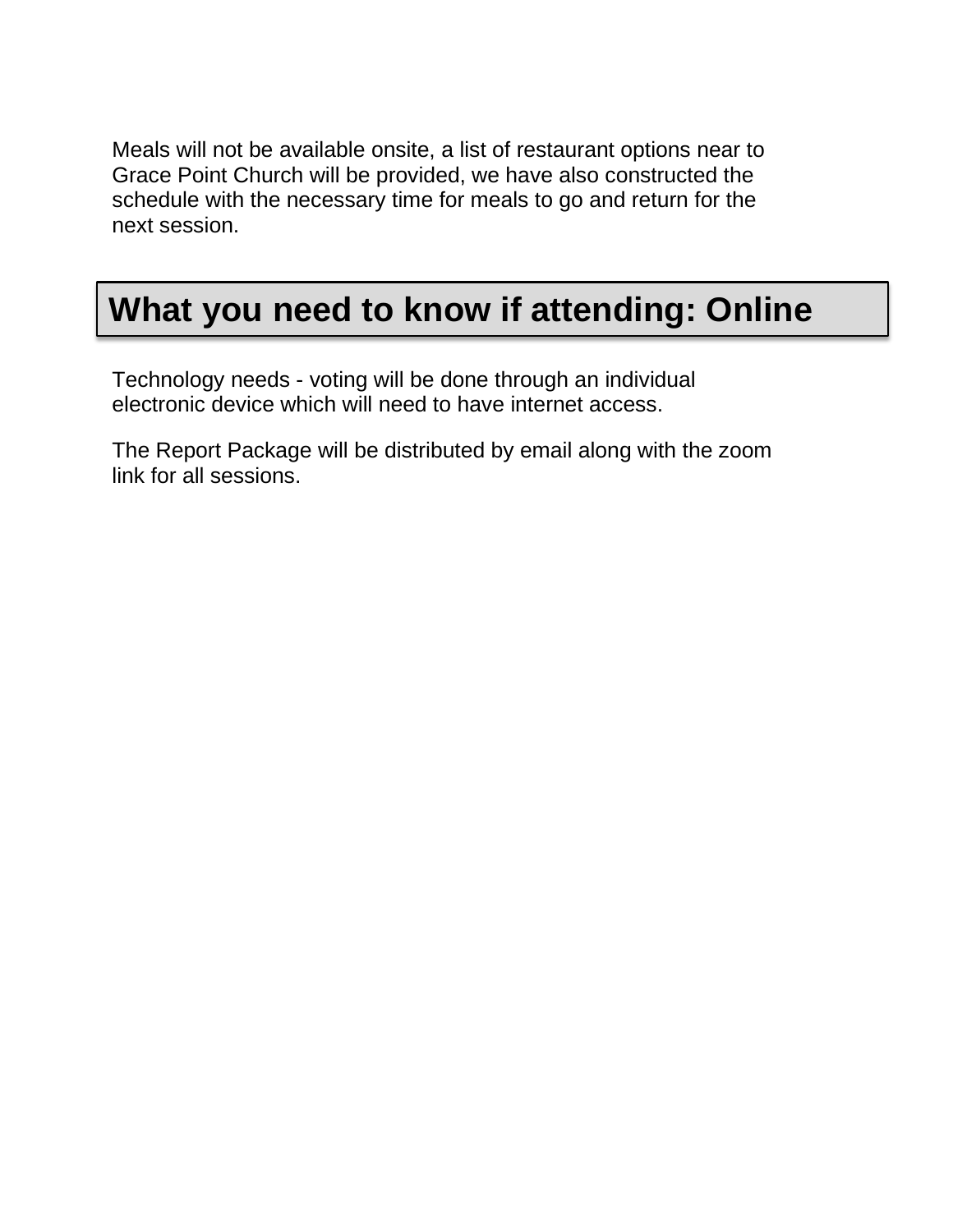# **2022 Delegate Information**

Delegate allowances for churches are calculated on the attendance numbers which were provided in the annual congregation registration for 2020, this was prior to the impact that Covid has had on many congregations' in-person attendance. EQUIP 2022 registrants are also registering for the AGM, since this event will be offered both inperson and online.

Senior/Associate Pastors of credentialed congregations who are not licensed or ordained do not qualify for voting at the Annual General Meeting as per bylaws 4.1. However, they can be sent as a lay delegate with voting privileges under 4.4.